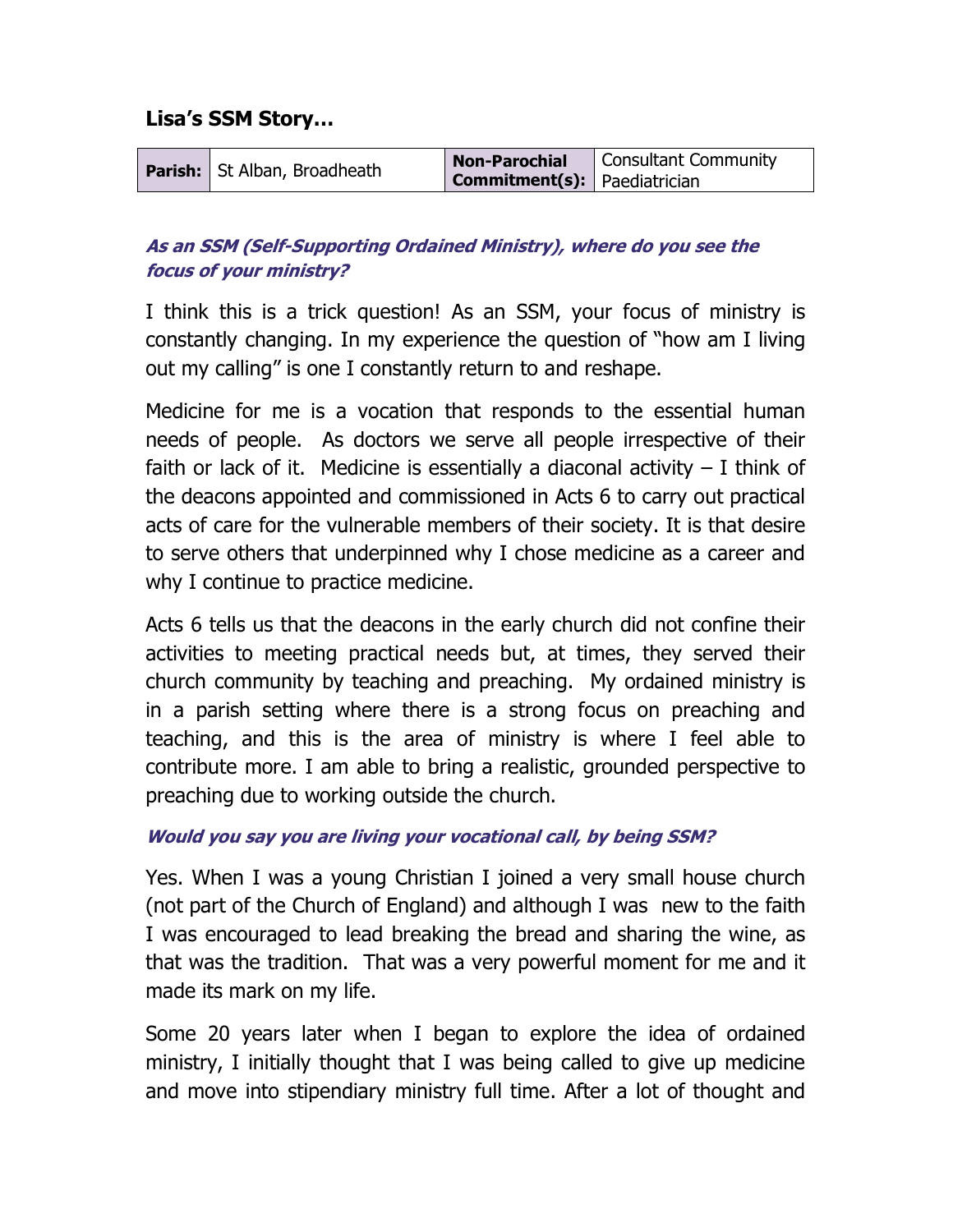prayer, it became clear to me that the interplay between the vocations – secular employment in medicine, and church ministry – was something that I needed and the congregations that I serve needed too.

I say this because so much of our preaching and teaching focusses on people's lives on Sundays, forgetting about what goes on in the rest of the week outside of the church walls – which might be caring, looking after children, secular work, unpaid work or a whole host of things. All of this can be instrumental in honouring God, but it needs to be preached about and prayed about. Self-supporting ministers can provide that perspective.

Working in medicine can be tough and demanding. But it brings us into contact with all types of people and situations and it certainly provides life experience. It also provides an amazing insight into God's creative work, in the form of the science of the human body and human resilience and diversity.

My insights from the world of medicine have shaped the way I interpret the scriptures, and my understanding of what it means to be a disciple of Jesus Christ today.

Training for ordained ministry has provided a different skill set (meditation and prayer being examples) that has also proved invaluable in sustaining medical life.

#### How do you achieve a balance between church and other commitments?

I'm a curate in a parish and so am supporting the vicar and ministry team. A working agreement has been set out with the parish whereby I preach and/or lead for one Sunday a month. It would usually take me about  $3 - 5$  hours to prepare a sermon or prepare to lead worship. In addition to that I aim to offer (on average) one evening a week for church work – that might be meetings, a home group or PCC. Some times of the year are busier than others and I have learnt to guard some phases of "down time" – for example at half term or in the summer, to compensate for times of the year when it is busier. I have specified one evening a week is kept free for family and rest.